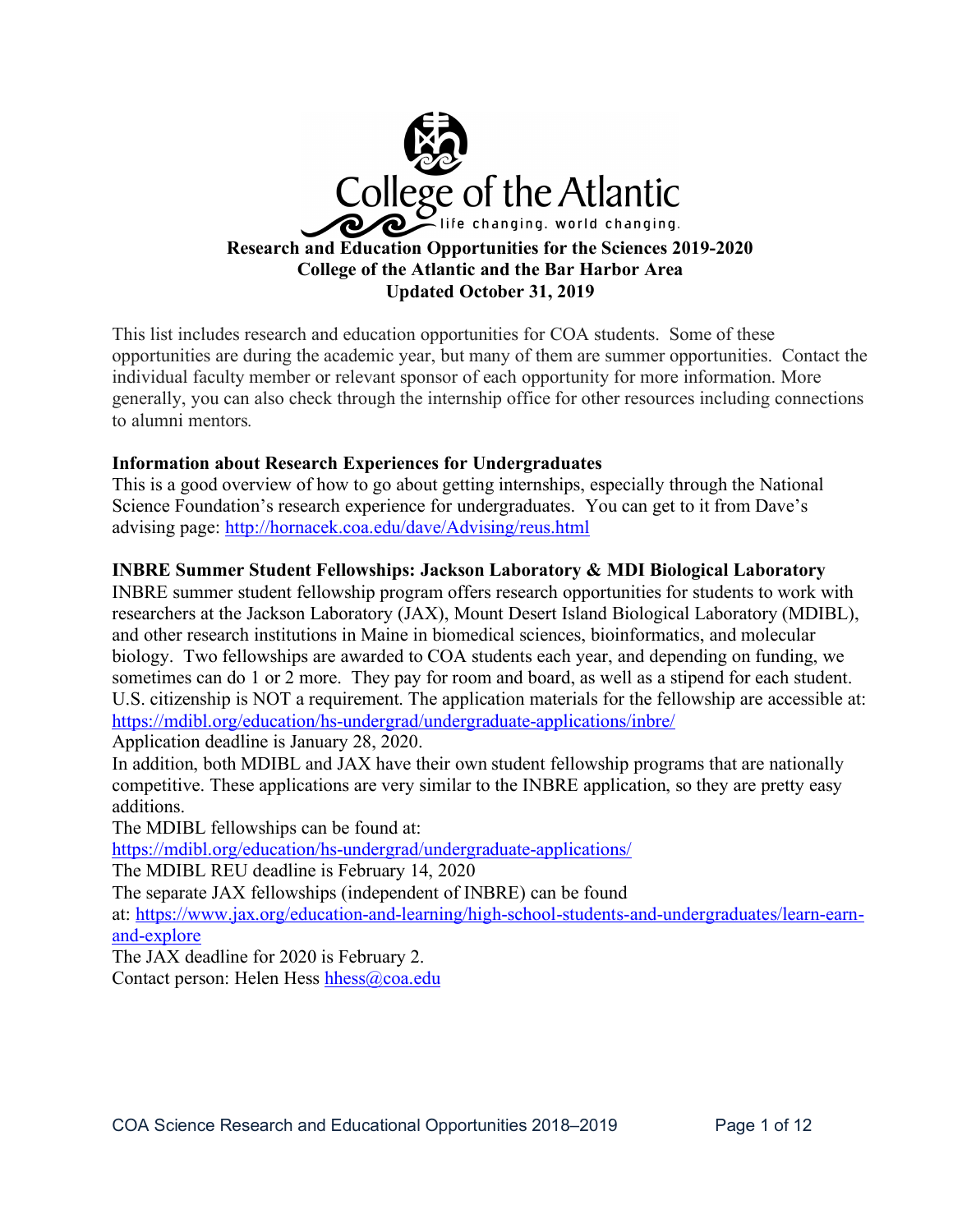### **Farm Research and Training Opportunities at Peggy Rockefeller Farms**

There are many year-round opportunities for students who want to study water quality, biodiversity and soils as influenced by agricultural practices, compare productivity and production between different breeds or varieties of crop plants, develop plans to set up a commercial enterprise with livestock or crops, investigate the history of land-use, and explore the potential and implementation of renewable energy projects. These studies could take place through Independent Study Projects or Senior Projects, with the approval of the farm manager.

Contact people: C.J. Walke cwalke@coa.edu, Kourtney Collum kcollum@coa.edu, and Suzanne Morse smorse@coa.edu

### **Summer Crew Internship and Research Opportunities at Beech Hill Farm**

Beech Hill Farm offers four full-time summer crew positions. The position runs from June-September, includes housing and a one-week, un-paid vacation. Full-time summer crew members participate in all aspects of the farm, including seeding, transplanting, cultivating, harvesting, deliveries, animal care and sales.

In addition, BHF would be excited to host projects relating to methods of reduced tillage, seed saving, cover cropping, pest management, weed management, increasing and retaining fertility in the soils, improved water conservation techniques, and on-farm business plan development. There is also an opportunity for research in our new commercial kitchen - for interested students, there will be the possibility of research focusing on kitchen design, recipe creation and marketing. Contact people: David Levinson dlevinson@coa.edu, Anna Davis adavis@coa.edu, Kourtney Collum kcollum@coa.edu, and Suzanne Morse smorse@coa.edu

### **Sustainable Food Systems Research Collaborative (SFSRC) Fellows Program**

Through a grant from the U.S. Department of Agriculture (USDA), Dr. Kourtney Collum and a team of researchers at the University of Maine (UMaine) are completing a three-year study of the production and marketing challenges and opportunities for small- and medium-scale beekeepers and maple syrup producers. As part of the project, COA and UMaine students will collaborate with project stakeholders on research and extension activities through the Sustainable Food Systems Research Collaborative (SFSRC). SFSRC fellows will design their own research projects related to beekeeping or maple syrup production. Up to three COA students are eligible for the fellowships which will run for eight weeks from June through August 2020. Fellows will develop independent research projects that can involve social- or natural-science research methods. Fellows will be trained in mixed-methods research and knowledge-to-action practices to help benefit small and medium-sized agricultural producers. Students can combine the fellowship with a senior project or independent study. The fellowships will be awarded on a competitive basis and include a \$4,000 stipend for research and a small stipend to travel to present at conferences. For more information contact Kourtney Collum kcollum@coa.edu

#### **The Fund for Maine Islands**

The Fund for Maine Islands is a partnership between the college and the Island Institute in Rockland that provides support for collaborative work on a range of projects from a monster course in Samso on renewable energy and aquaculture research to funding the current Mapping Ocean Stories course. The collaboration has also invested in a major education initiative to help develop place-based experiential teaching expertise in island and coastal community schools. Ongoing farm to school work, oral history, seabird tagging, island agricultural research in Great Cranberry, communitybased research, audio story-telling, and several other projects are part of the partnership. This fund

COA Science Research and Educational Opportunities 2018–2019 Page 2 of 12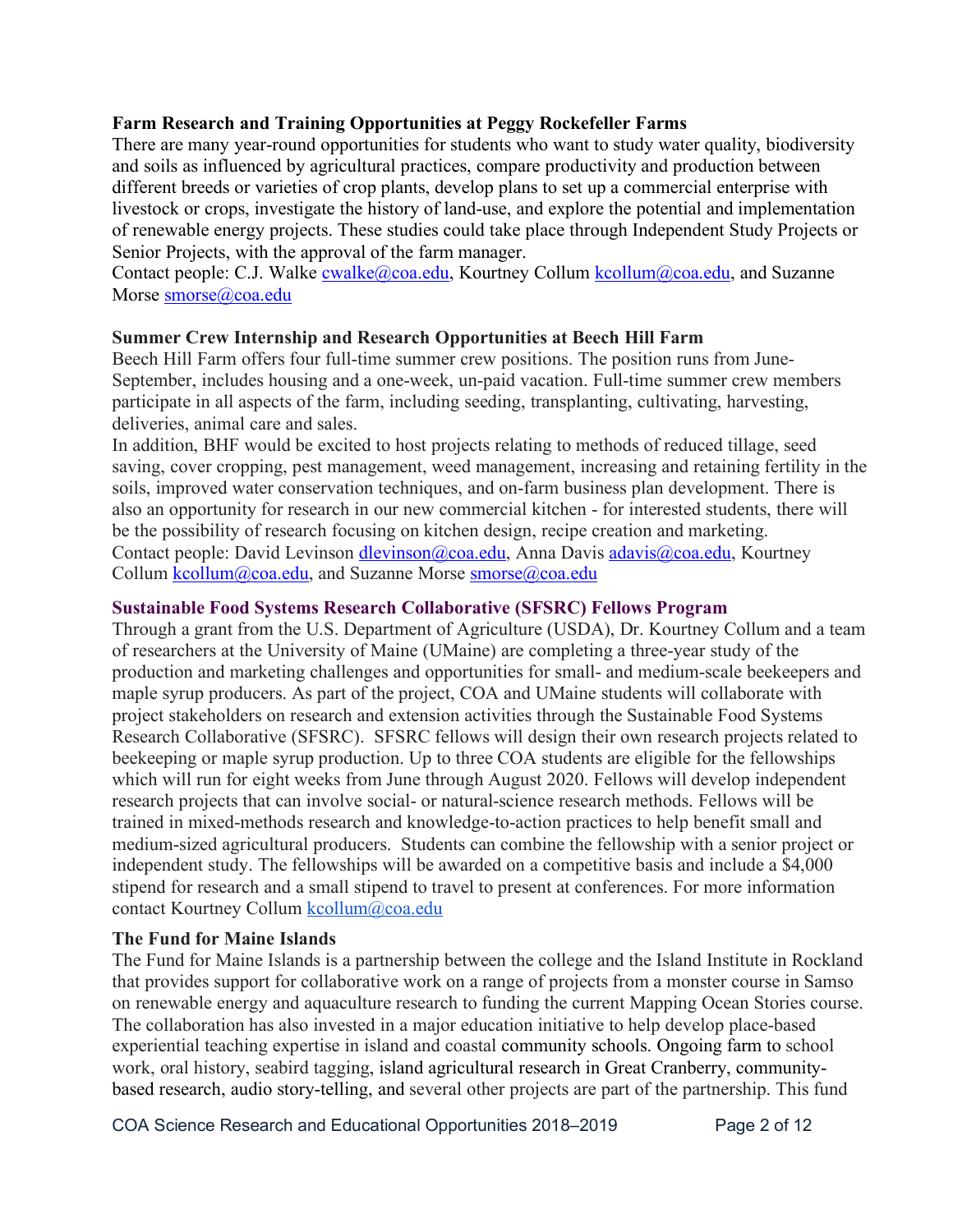supports students in a variety of ways by providing new and unique learning opportunities through classes and projects. These projects are initiated by faculty in collaboration with Institute staff. If you want to know more about the Institute's work check out their website (http://www.islandinstitute.org/). Of particular interest may be the Island Fellows Program where folks spend two years working with Island communities on projects that are locally relevant (http://www.islandinstitute.org/program/community-development/island-fellows). Contact person: Todd Little-Siebold tlittle-siebold@coa.edu

### **Summer Energy Fellows**

Summer Energy Fellows spend 10 weeks working in the Community Energy Center on various energy projects, and often earn internship credit for their work. This program is designed to give advanced students an opportunity to work with community members on a wide variety of local energy projects. Fellows have worked with community members to determine the feasibility of community solar arrays, electric vehicle charging infrastructure paired with photovoltaics, and have performed numerous free solar analyses for local small businesses and farms as part of our flagship Solar for Businesses and Farms (SBF) program. There are also opportunities to work on projects during the school year.

Contact people: Spencer Gray sgray@coa.edu

### **Computation and Mathematics**

Students interested in computational or mathematical projects of any sort should contact Dave. He has begun some preliminary research looking at voting data and gerrymandering that students could contribute to.

Contact person: Dave Feldman dfeldman@coa.edu

# **Garden Club of America**

The GCA funds fellowships and research awards for students in many plant-related fields, not just horticulture. Specific areas for funding include botany, medicinal plant research, plant conservation, pollinator conservation, native bird research, wetland studies, desert studies, ecological restoration, and landscape architecture. Check the eligibility on individual scholarships to see whether they are open to undergraduates. Most awards are in the \$1000-\$5000 range; some are for summer study and some are for the academic year. Once you have identified a grant that you are eligible for, Susan Letcher sletcher@coa.edu is happy to work with you in preparing an application.

#### **From Susan Letcher:**

I am seeking one motivated student to work on a project this spring on sex expression in striped maple *(Acer pensylvanicum).* This common understory tree produces separate male and female flowers, and an individual tree can be either male, female, or both in any given flowering season. As part of a larger regional study coordinated by Dr. Jennifer Blake-Mahmud at Colgate, I am studying three populations of striped maple on the island. Fieldwork involves measuring trees, determining the sex of flowers, and counting inflorescences. The timing of fieldwork varies depending on the weather, but is typically concentrated in weeks 8, 9 and 10 of spring term. This is a paid position (\$12/hr) with the possibility of continued employment in future years. Preference will be given to students who are certified to drive the e-car.

COA Science Research and Educational Opportunities 2018–2019 Page 3 of 12 I am also seeking one or two student research interns for an ongoing project on forest restoration in Costa Rica in the first three weeks of December each year. (I have a student for this year, but I will be looking for people in 2020.) This project, established in 2009, is an investigation into the effectiveness of different reforestation strategies. I have been tracking woody plant abundance,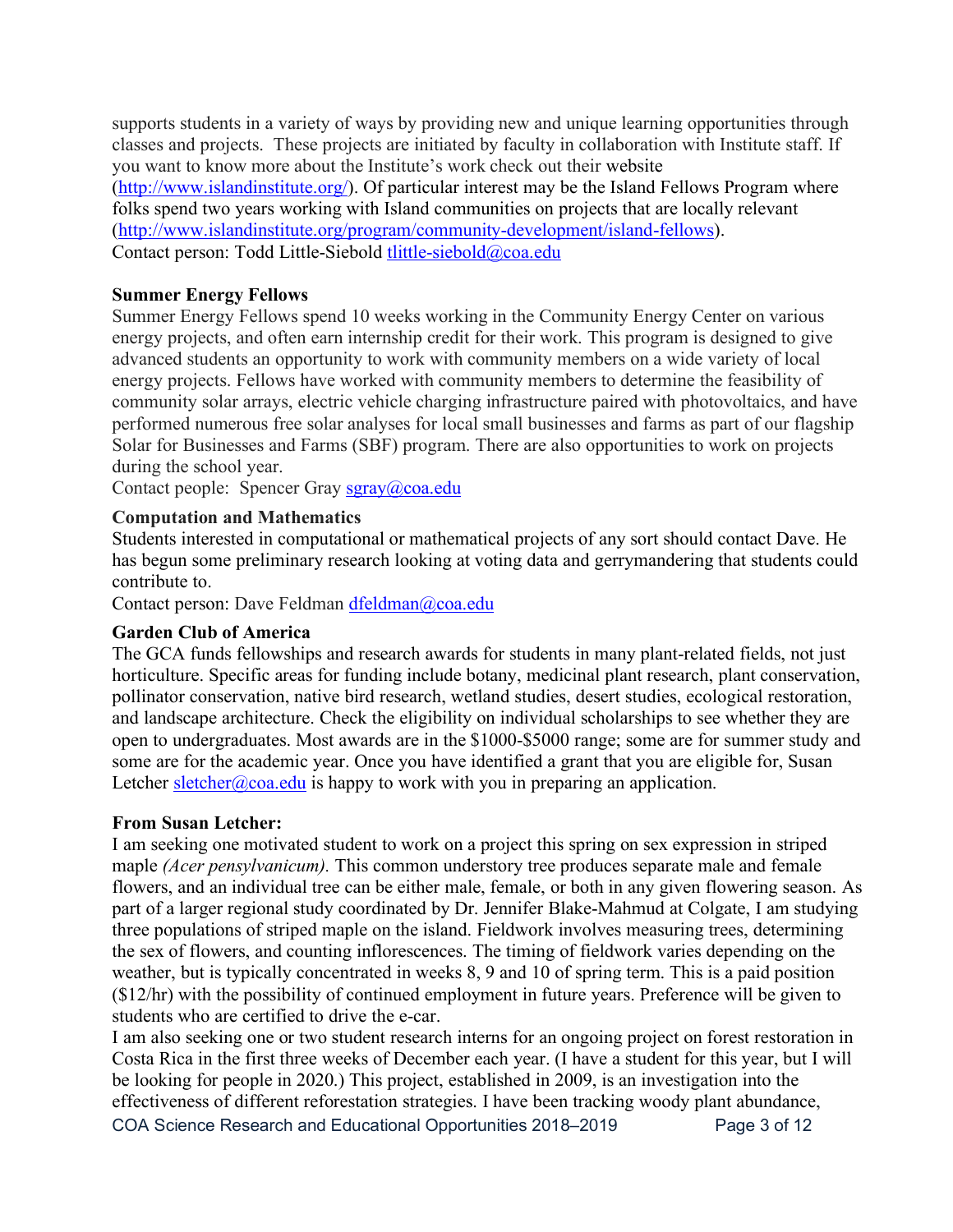distributions, and diversity in the reforestation plots since 2011. Field days will be long, wet, muddy, buggy, and thorny, but you will have an opportunity to live on a farm in rural Costa Rica and contribute to a project with important ramifications for tropical conservation science. I am looking for people who are easy-going, flexible, and hard-working; you should be able to hike for 5-10 km carrying at least 25 lbs. Knowledge of Spanish is a plus. Students should plan to cover most of their own costs (airfare to Costa Rica and food/lodging at approximately \$50/day). Recommended sources of funding include GCA scholarships, Maine Space Grant, and expeditionary funds. If you're interested in working with me on either of these projects, please contact me ASAP sletcher@coa.edu.

#### **General COA Island/Marine experiences**

For more information on COA islands (MDR/GDI), Allied Whale, Island Research Center and general summer Osprey programming, students are invited to attend an evening recruitment session held by the Islands Committee (faculty contacts: Sean Todd stodd@coa.edu, John Anderson  $j$ anderson@coa.edu, Dru Colbert dcolbert@coa.edu) that will be announced to the student body for late Fall term 2019. Students who cannot attend this meeting are welcome to contact any of the above faculty. Opportunities to be discussed will include the Allied Whale and Great Duck opportunities below:

### **Research Opportunities with Allied Whale: Internships and Volunteering**

For the 2019 summer field season, we will offer five internship positions rotating between various research activities within Allied Whale and the Bar Harbor Whale Watch. Work aboard the whale watch will be as a research assistant and general deckhand and will be compensated. Research assistants will take data on all marine mammal encounters using digital SLR cameras and GPS. Within Allied Whale, duties will be split between stranding response (this is when we often get large whales to be necropsied), boat work using the R/V Borealis, M/V Osprey, and R/V Myrus (photoidentification and focal follow observation work), and research at Mount Desert Rock (MDR) Marine Field Station typically involving individual projects, tower watches, seal surveys and operations support for ongoing field classes. While at Mount Desert Rock, all food and board are paid for, and we train all crew members in basic station operations, maintenance, and seamanship/small boat handling. Allied Whale will also make onshore accommodations available for which rent will be the interns' responsibility. Compensated internships are highly competitive and are open to candidates external to the college, although this year we intend to reserve at least two positions for COA students. However, because of federal maritime regulations, compensated internship positions can only be held by U.S. citizens.

In addition to the internships, a number of six-week (minimum) volunteer opportunities will be available, particularly working on AW boats and out at MDR. Unpaid internships (configured for the COA degree requirement) are a definite possibility; often students taking this kind of internship elect to spend their entire time out at Mount Desert Rock as described above running a personal research project decided upon in advance. Such projects have frequently matured into opportunities for professional presentation and peer review. Unpaid internships do not carry the same citizenship restrictions. While at the station, room and board are paid by the Katona Chair. In the past, U.S. citizens have successfully applied for Maine Space Grant funding to support their stay at MDR. This year Allied Whale will also specifically seek to appoint students in compensated apprentice senior staff roles, including the position of Assistant Station Manager as well as Food Systems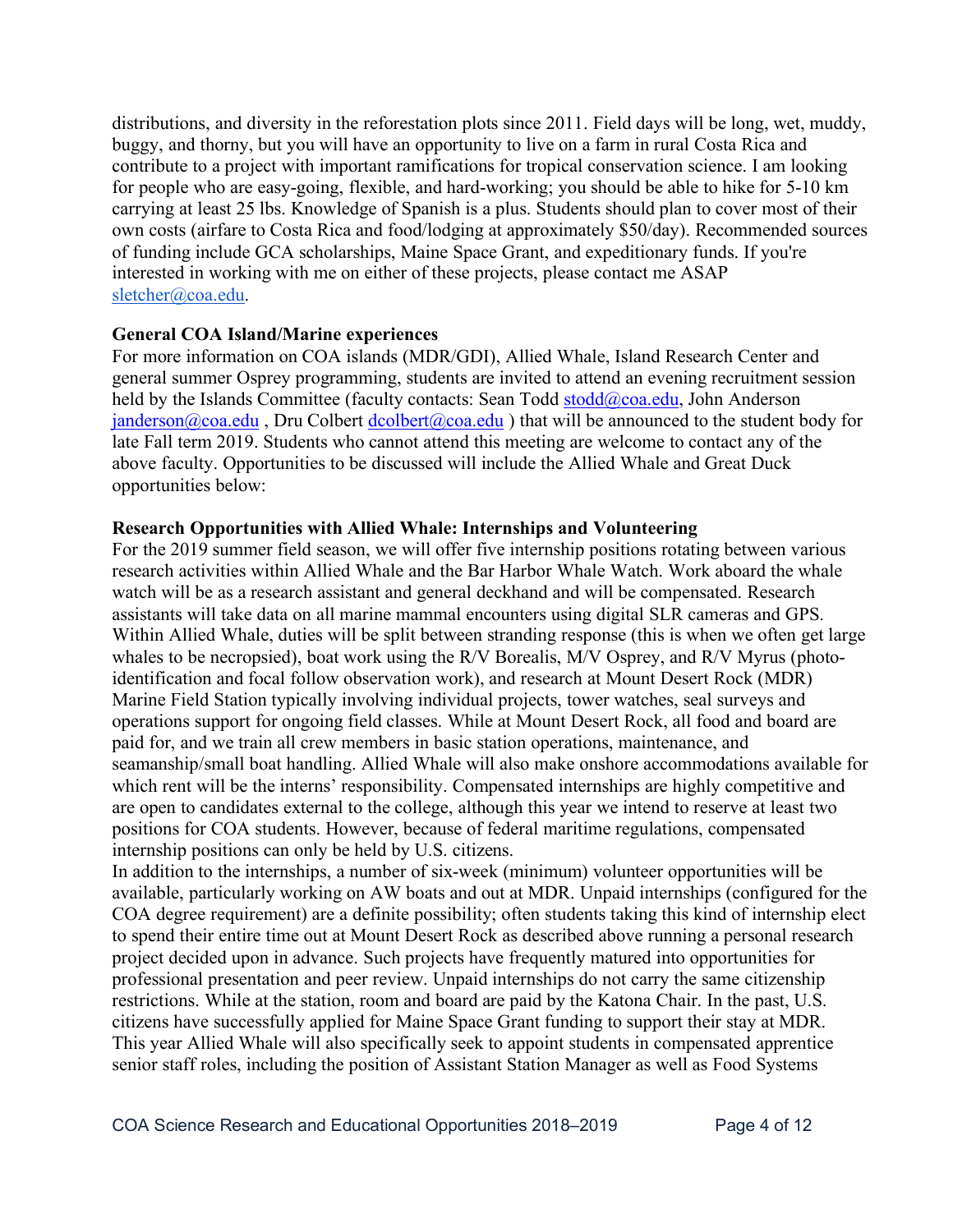Coordinator. Students with the appropriate experience that are explicitly interested in these latter management positions should contact Sean Todd  $(s$ todd $@$ coa.edu) directly.

It is also possible to create a field experience on both islands (MDR and GDI) within the same season. In this model, a student would start on Great Duck Island in June immediately after Graduation, working at the Eno Field Station. Around the second week of July, the student would then transfer to Mount Desert Rock's Blair Field Station until August. Drs. John Anderson and Sean Todd would work with the student to create a project that could longitudinally examine the same ecological question on both islands (a number of plant species, sea birds and marine mammals are common to both sites). In this kind of opportunity, room and board at the stations again is included and supported by the Drury and Katona discretionary funds. Students should expect this experience to be island-intense! The application process starts in the late fall.

Contact people: Sean Todd stodd@coa.edu and John Anderson janderson@coa.edu

# **Research Assistant on Great Duck Island**

There is an opportunity for 4-6 students to work on Great Duck Island this summer. They would get food and housing and the chance to engage in both original and collaborative research in field ecology. The bulk of our work is on the island's seabirds, we will also have vegetation & herbivore studies on Great Duck, and the impact of predation on a range of other islands. I will be putting out a call for field assistants in December & would like to have the team in place by March. Contact person: John Anderson janderson@coa.edu

# **From Chris Petersen:**

I'm looking for students interested in local marine ecology, fisheries, community, and policy research in both during the school year and over the summer. Some of this work is supported by grants, and some is done as part of workstudy, independent studies, or senior projects. One set of projects is focused in Bar Harbor and Frenchman Bay, with other projects more broadly looking at downeast Maine. Having access to a car makes this work much easier to do. This work can include work on marine species in Frenchman Bay, but also on species that are part of fisheries or aquaculture in downeast Maine. I am most interested in students that combine marine ecological research with work directly with harvesters and regulators or with non-profits. Over the past summers students have worked on rockweed biology, worm harvesting, crab ecology and parasites, clam biology, estuarine fishes, pH in estuarine and marine environments, bacterial contamination, and alewife migration with a variety of partners including Frenchman Bay Partners, Maine Center for Coastal Fisheries, Somes-Meynell Sanctuary, Downeast Fisheries Partnership, University of Maine, and the Schoodic Institute. For U.S. citizens that have project ideas I am interested in having them submit applications for Maine Space Grant Funds, but also plan on supplementing any grants with additional funds from my own grants.

I am happy to work with students by either placing them with organizations or having them do more independent work. Contact Chris Petersen: cpetersen@coa.edu

# **Research Assistant: Spotted Salamander Breeding**

There is an opportunity for 3-4 students to work with Steve Ressel as field assistants in spring 2020 on an on-going project titled "Breeding by the Sea: Coastal Vernal Pools in Acadia National Park as Breeding Habitat for Spotted Salamanders (*Ambystoma maculatum*)." This project addresses several aspects of the physiology and breeding biology of Spotted Salamanders via field and some lab work.

COA Science Research and Educational Opportunities 2018–2019 Page 5 of 12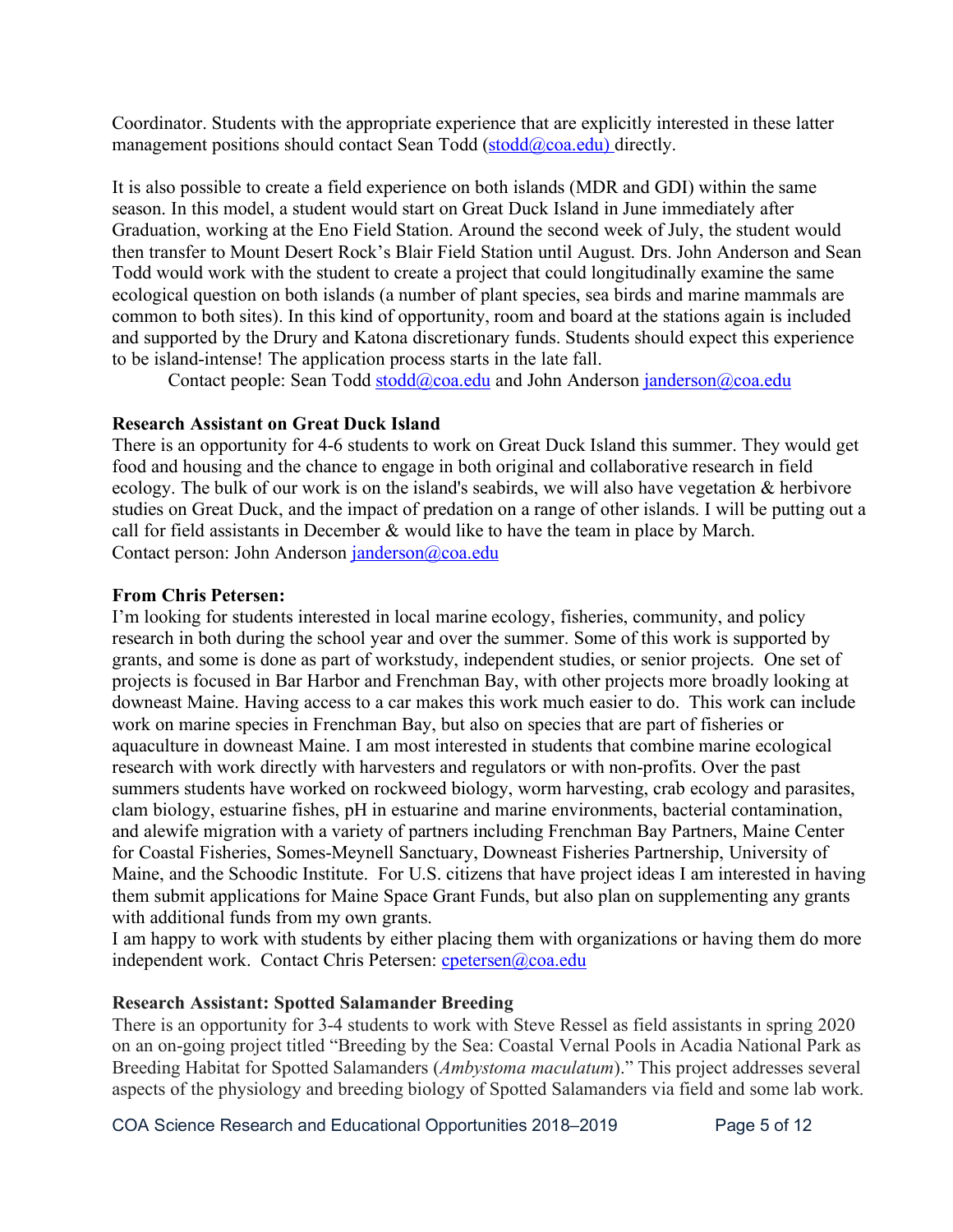Students who wish to participate should know that this project involves nightly field work during the first 2-3 weeks of the breeding season (usually corresponds with weeks 1-4 of spring term) and then daytime monitoring of breeding pools for the remainder of the term. Contact person: Steve Ressel sressel@coa.edu.

## **Earth Sciences Opportunities**

Sarah Hall often works with students that have taken classes with her and want to do more independent and advanced work in earth sciences including both surficial and bedrock mapping, water quality, watershed monitoring, landscape analysis using GIS technology, and other Earth Science projects on MDI, offshore islands and throughout Maine. Projects may include field work, laboratory work, GIS, and/or scientific writing. Current projects include:

- Stream monitoring in multiple MDI watersheds
- Water quality in local well water
- Dating and mapping local bedrock
- Monitoring coastal erosion in Downeast Maine

Contact person: Sarah Hall shall@coa.edu

### **From Reuben Hudson:**

Students interested in any of the projects list below should contact Reuben rhudson@coa.edu. Chemical Origins of Life: The origin of life remains one of science's greatest unresolved questions. Of the many environments proposed as potential hatcheries for the first living beings, alkaline hydrothermal vents stand out for providing a remarkable link between geology and biology. In a collaboration with researchers from NASA's Jet Propulsion Lab, and the Ludwig Maximillian University of Munich, we will build a microfluidic device that mimics, in a laboratory setting, the conditions of an early-Earth hydrothermal vent (high temperature, high pressure, and inclusion of the various gaseous and ionic solutes). This microfluidic device will connect directly to a mass spectrometer (MS) to analyze the production of organic compounds. If organic compounds are detected by MS, further characterization via Nuclear Magnetic Resonance (NMR) will be carried out at Colby College. Currently, this project can offer a paid internship through the Maine Space Grant Consortium at NASA's Jet Propulsion Laboratory (JPL) over the summer. The MSGC internship is open only to US citizens (their rules, not ours!). Reuben is also looking for people who can work on this project at COA (any citizenship!).

Green Chemistry: Reuben is always looking for students interested in research on Green Chemistry- finding more sustainable ways to carry out the processes and make the products that we need in a modern society. Specifically, we focus on the use of easily recoverable and recyclable catalysts to carry out a range of organic reactions, which could be used for the production of materials, textiles, or medicines. Reuben is looking for students who would be interested in independent study work on these projects during the academic year. We are applying for funding that would support summer research in this area at COA, and we always have opportunities for paid summer research with collaborators at McGill (Montreal, Canada) and Colby (Waterville, Maine). Students who conduct collaborative research at McGill or Colby would be able to continue this research during the academic year with Reuben.

Environmental Chemistry: Reuben has an ongoing project examining the uptake of a class of emerging pollutants (per/poly fluorinated alkyl substances: PFAS) in tree core samples near contaminated sites. This project is conducted in collaboration with researchers at the Swedish University of Agricultural Sciences in Uppsala. Unlike the Chemical Origins of Life project, and the

COA Science Research and Educational Opportunities 2018–2019 Page 6 of 12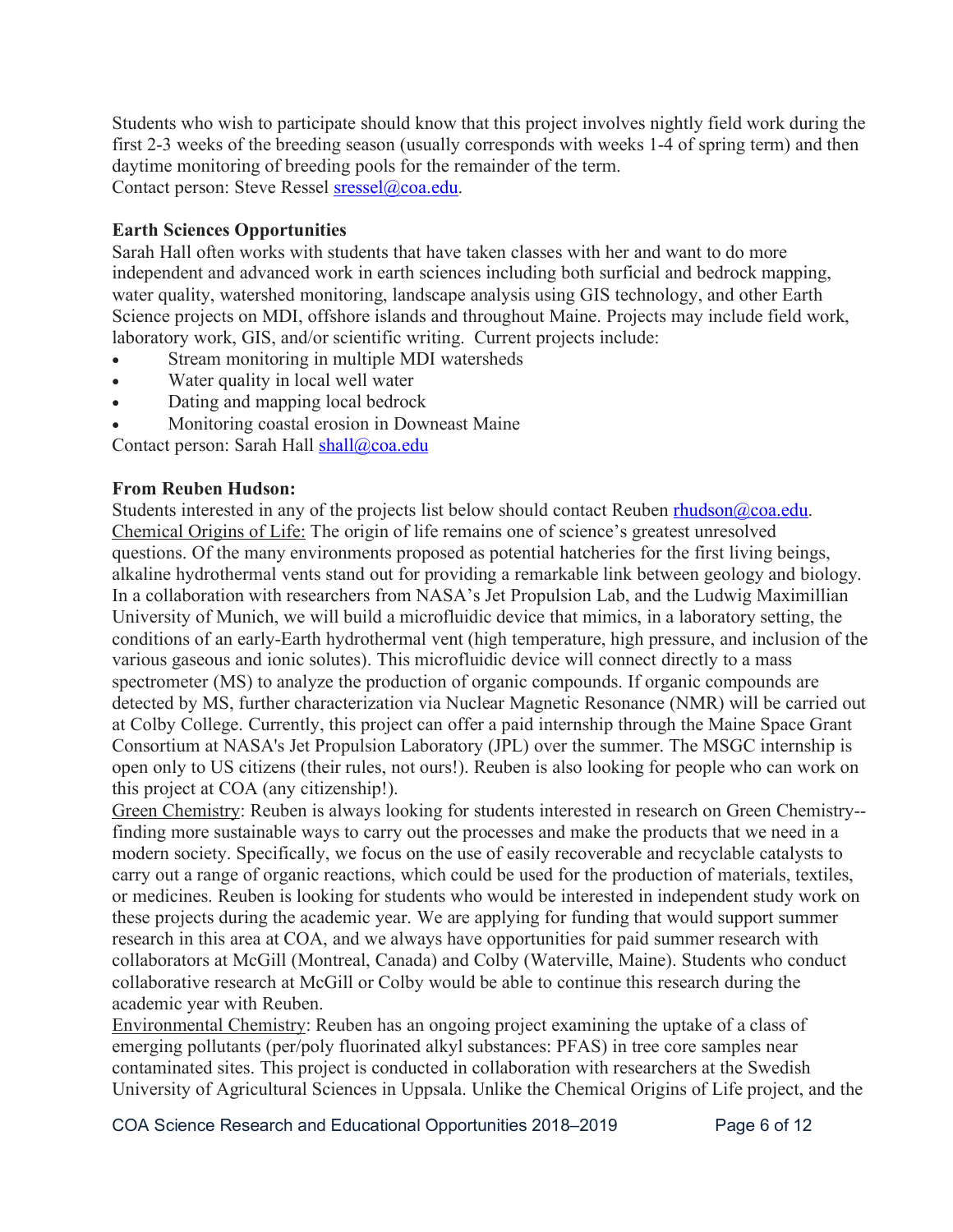Green Chemistry Projects, we do not immediately have opportunities for paid research on this project. However, students interested in working on this as an independent study, should contact Reuben. The project goals from COA are to collect tree core samples, isolate annual growth rings, desiccate the samples, extract the compounds of interest, and ship the samples to Sweden for analysis. In the future, there may be opportunities for students to travel to Sweden to participate in the sample analysis**.**

#### **Summer Research in Electronic Environmental Sensors and Robotics.**

There are opportunities for two students to work on building, deploying and maintaining environmental sensors on Mount Desert Rock, Great Duck Island and around Mount Desert Island. Duties will include designing and building sensors to measure, temperature, light, water levels and other kinds of environmental data. There will be opportunities for programming and data analysis as well. These are paid positions for one month. Students who wish to apply for these positions must take and pass the Sensors, Microcontrollers and Robotics course in Spring of 2020. Contact person: Daniel Gatti. dmgatti@coa.edu

### **Bioinformatics Programming.**

There are a variety of projects that involve computational work to support ongoing research projects. These projects might involve working with the dog genome and improving ancestry determination, working on mouse genetics projects that support human disease research or working on image recognition projects. Taking and passing the Bioinformatics course in Winter of 2020 is required. Contact person: Daniel Gatti. dmgatti@coa.edu

#### **Data Analysis with the Penobscot Indian Nation Water Resources Program.**

The Penobscot Indian Nation performs water monitoring for environmental health on its lands. They have been accumulating and analyzing data for several decades and are in need of an intern who can perform data cleaning, organization and analysis. This is s fabulous opportunity for a student to see how water quality monitoring is performed by a government organization. Contact person: Daniel Gatti. dmgatti@coa.edu

#### **GIS Laboratory Assistant**

There are two types of GIS Lab Assistants: work study and non-work study. The work study position requires students to be enrolled in or have taken a GIS course. Students eligible for college work study may apply for this position during academic terms. Sometimes there are opportunities on breaks or over the summer for paid, non-work study work on funded projects. Work study Lab Assistants typically work 8-10 hours per week. Work study Lab Assistants schedule several hours a week as drop in help time and make themselves available by appointment for the remainder of their hours. Primary work-study duties include assisting students and faculty with homework and class projects and conducting special training sessions. Some time is allocated to do research on tools and workflows in order to provide the necessary help that is needed. Non-work study Lab Assistants may work as much as 30 hours per week during non-academic time periods. Non-work study Lab Assistant tasks might include meeting and working with outside organizations and their staff, digitizing maps, encoding databases, updating and editing data, developing maps and performing other tasks as required. Either position may be asked to perform maintenance tasks such as sweeping, wiping surfaces and monitors, etc. and keeping the lab clean and project materials organized.

COA Science Research and Educational Opportunities 2018–2019 Page 7 of 12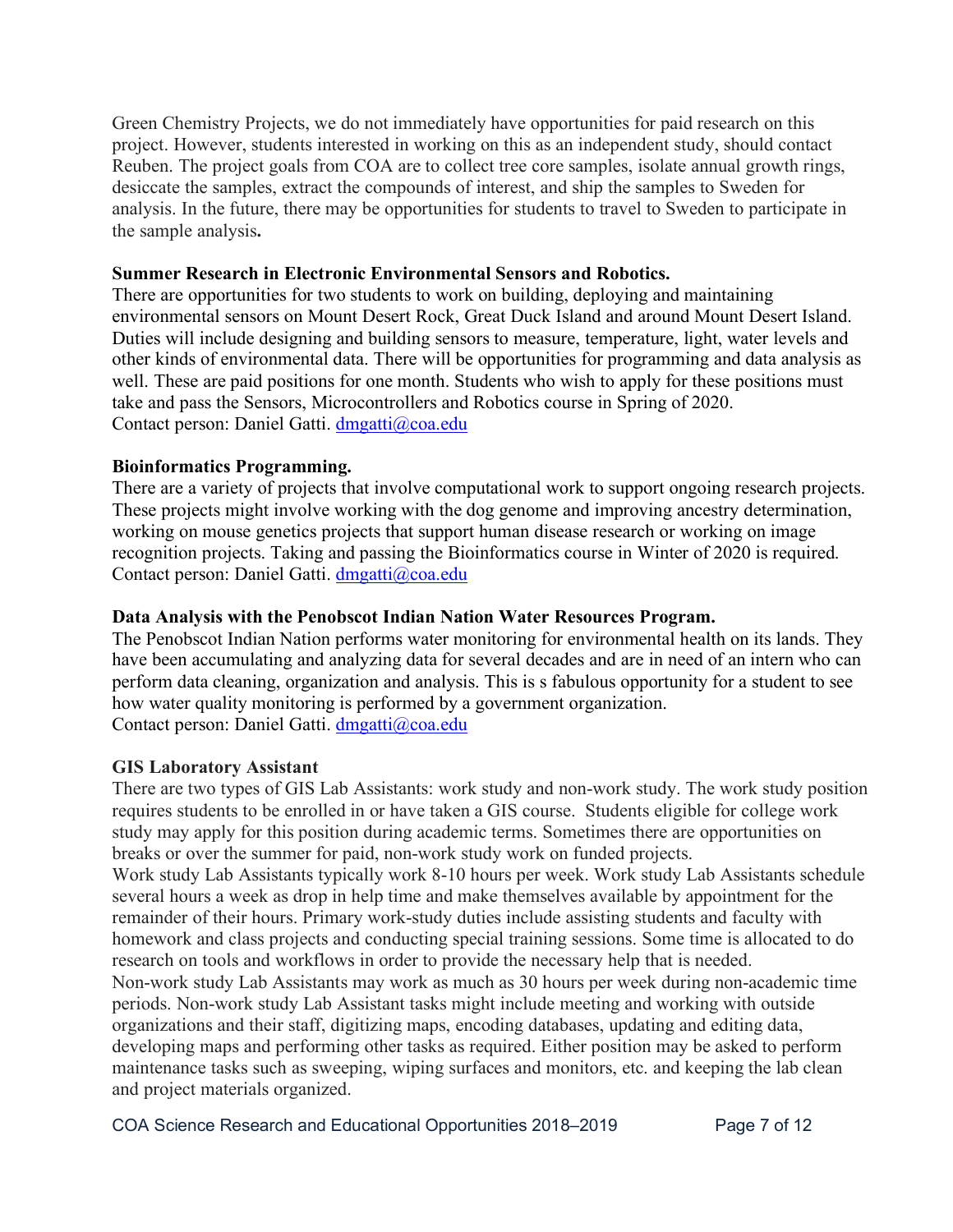Lab Assistants are required to keep records of the tasks they perform. This includes keeping project logs current and making regular backups of their work. Lab Assistants may also be asked to assist with and be responsive to other immediate needs that inevitably come up. Contact person: Gordon Longsworth glongsworth@coa.edu

### **Summer Museum Educator at COA's George B. Dorr Museum of Natural History**

RESPONSIBILITIES: Greet and orient museum visitors, design and conduct interpretive programs, gift shop sales and inventory, maintenance and interpretation of marine observation tank, oversee special events. Saturday work required; Sundays and Mondays off.

QUALIFICATIONS: College graduate or currently enrolled student with knowledge of natural history, especially of coastal Maine; experience in informal education and effective communication skills; ability to work as part of an energetic and creative team; ability to use a ladder and lift 50 pounds. Experience in graphic design or retail sales is desirable but not required.

TERM: begins mid-June, continues through Labor Day.

To complete an application, you will have to send letter of interest, resume and three references. Contact person: Carrie Graham cgraham@coa.edu

### **Summer Field Studies for Children**

There are 7-8 positions available for students interested in experiential education, community, and working with children. Summer Field Studies (SFS) is a day camp program for young people entering first through ninth grades. Program leaders work with small groups of 10-12 children to foster an atmosphere of community and cooperation. The program runs for 10 weeks (two weeks of training and eight weeks of teaching) during the summer and can be considered as an internship. SFS program leaders design, plan, and implement curriculum to offer children the opportunity to explore and understand the ecology of MDI and nearby areas. The positions are salaried and some housing on campus is available.

Contact person: Renee Duncan sfs@coa.edu

# *Internships with local organizations:*

#### **Wild Gardens of Acadia**

The Wild Gardens of Acadia, located at Sieur de Monts Spring, hires a student each summer to help care for the gardens which are visited by several thousand people annually. The Gardens contain plants that are native to this region, and the plants are displayed in habitats resembling those places in the park where visitors encounter them—habitats such as the mountain, pond, bog, deciduous, and coniferous woods. Some botanical experience is helpful but not essential. The intern must have strong interpersonal skills since one aspect of the job is explaining the various plants and their habitats to visitors.

Contact person: Anne Kozak akozak@coa.edu

#### **Acadia National Park**

Acadia National Park offers a range of possible internships that reflect the many different facets of the park's operations. Those internships could be in Resource Management, Interpretation and Education, or Visitor Services. In addition, Acadia often hires students through affiliated organizations such as Friends of Acadia for specific tasks such as their Technology Team, Cadillac Mountain Stewards, or other seasonal positions. Similarly, Schoodic Institute also hires student

COA Science Research and Educational Opportunities 2018–2019 Page 8 of 12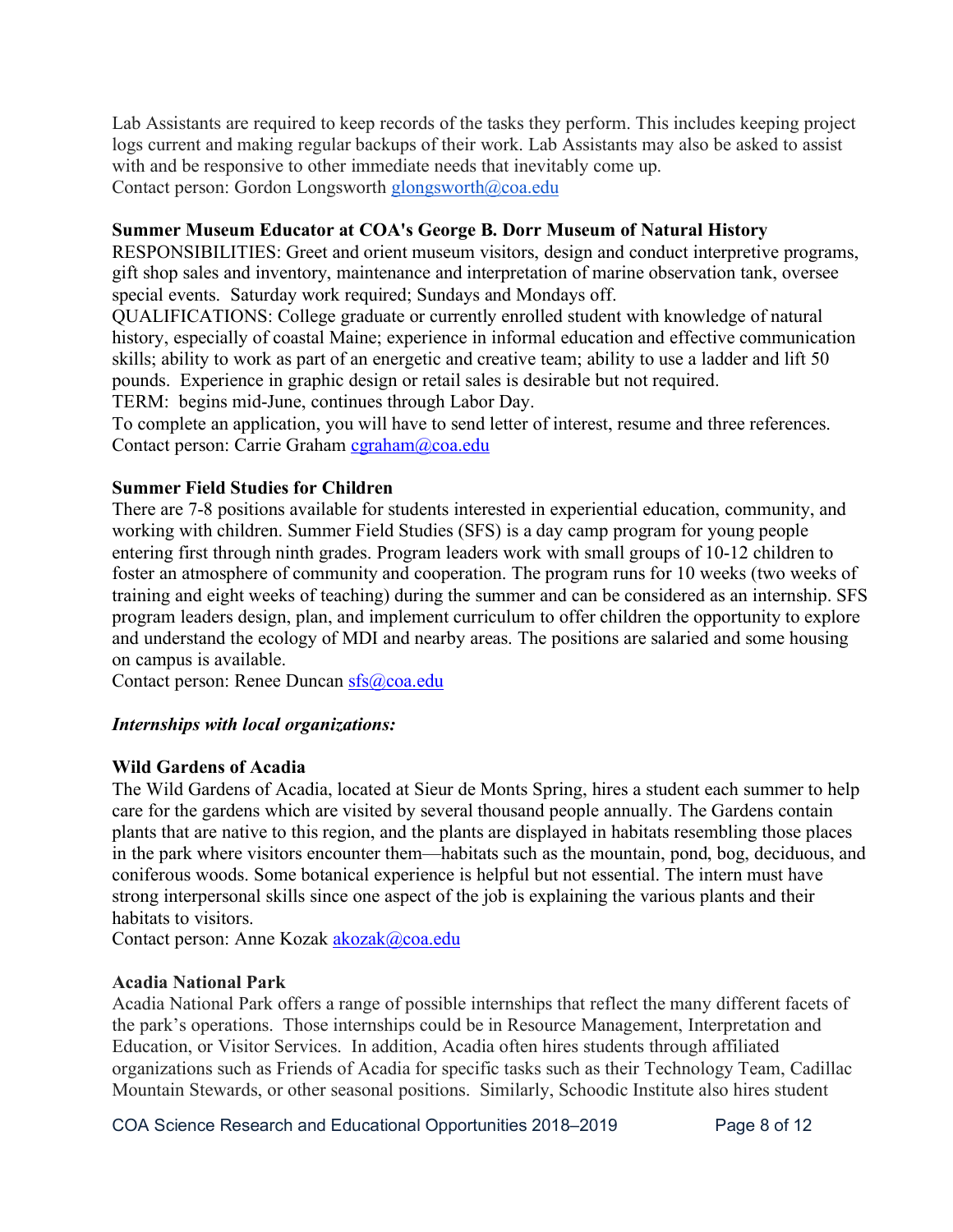interns in areas related to science communication, bird research, forest ecology, and intertidal ecology and education. These positions are extremely competitive; a strong interest in national parks and skills relevant to the position are required. To a large extent, placement will depend on park needs, the unique set of skills of the student, and faculty confidence in the student's ability and work habits. Over the past couple of years, COA has been working with the leaders of Acadia National Park to setup the Acadia Scholars Program for COA students interested in the Park Service and the conservation field. The centerpiece of the Acadia Scholars program is an 11-week paid internship with Acadia and related coursework or independent studies connected to that internship. Depending on funding, Acadia Scholars will receive a \$1500/month stipend during the internship. There is no housing provided for the Acadia National Park positions – the applicant is required to secure and pay for their own housing. Contact person: Ken Cline kcline@coa.edu

### **Schoodic Institute at Acadia National Park**

The mission of Schoodic Institute is to advance ecosystem science and learning for all ages through a unique partnership with Acadia National Park. The Institute's science staff focus on bird ecology with emphasis on migration; forest ecology—with emphasis on seedling and sapling survival in a changing climate; and intertidal ecology—with an emphasis on rockweed biology and intertidal biodiversity. Coupled with the content foci are the goals of connecting science and learning by engaging participants in citizen science and connecting science to conservation. Schoodic Institute hires field technicians, offers research fellowship funding, including to undergraduates, partners with Acadia National Park on education internship opportunities, and could develop unique internship experiences.

More information is at www.schoodicinstitute.org, and position opportunities will be posted there, at facebook.com/schoodicinstitute, and through the Institute email newsletter. Housing may be available for interns.

#### **The Hurricane Island Center for Science and Leadership** is a transformative

learning community on Hurricane Island in Penobscot Bay, Maine. Our mission is to integrate science education, applied research, and leadership development through year-round educational programs and a seasonal, environmentally sustainable island community. Through experiential educationprograms and research opportunities in STEM disciplines we aim to excite people about doing science and about being leaders in the next wave of scientific discovery and environmental conservation. Each year we offer 6-8 on Island internship opportunities from June-August. Opportunities include Research, Education, Sustainability, and Facilities internships. We will start advertising in December and interviewing in January/February. Check out the Employment page on our website to learn more about us and to stay informed of internship announcements. Feel free to send questions to  $\frac{info(@hurricaneisland.net}{info(@hurricaneisland.net})$  and thanks!

#### **Friends of Taunton Bay and Frenchman Bay Conservancy**

Friends of Taunton Bay, located in Sullivan, has periodically hired a student to work on a variety of tasks. In 2015 and 2018, a full-time intern was shared with Frenchman Bay Conservancy. For FTB, tasks have included a variety of marine ecological projects, from censuses of current populations of interest, like eelgrass and horseshoe crabs, to water quality monitoring, and comparing results with historical data, and teaching in an environmental education program for kids. The Frenchman Bay Conservancy part of the job has focused on conservation in the Frenchman Bay and Union River watersheds. This has included some outreach to towns, review of local ordinances regarding

COA Science Research and Educational Opportunities 2018–2019 Page 9 of 12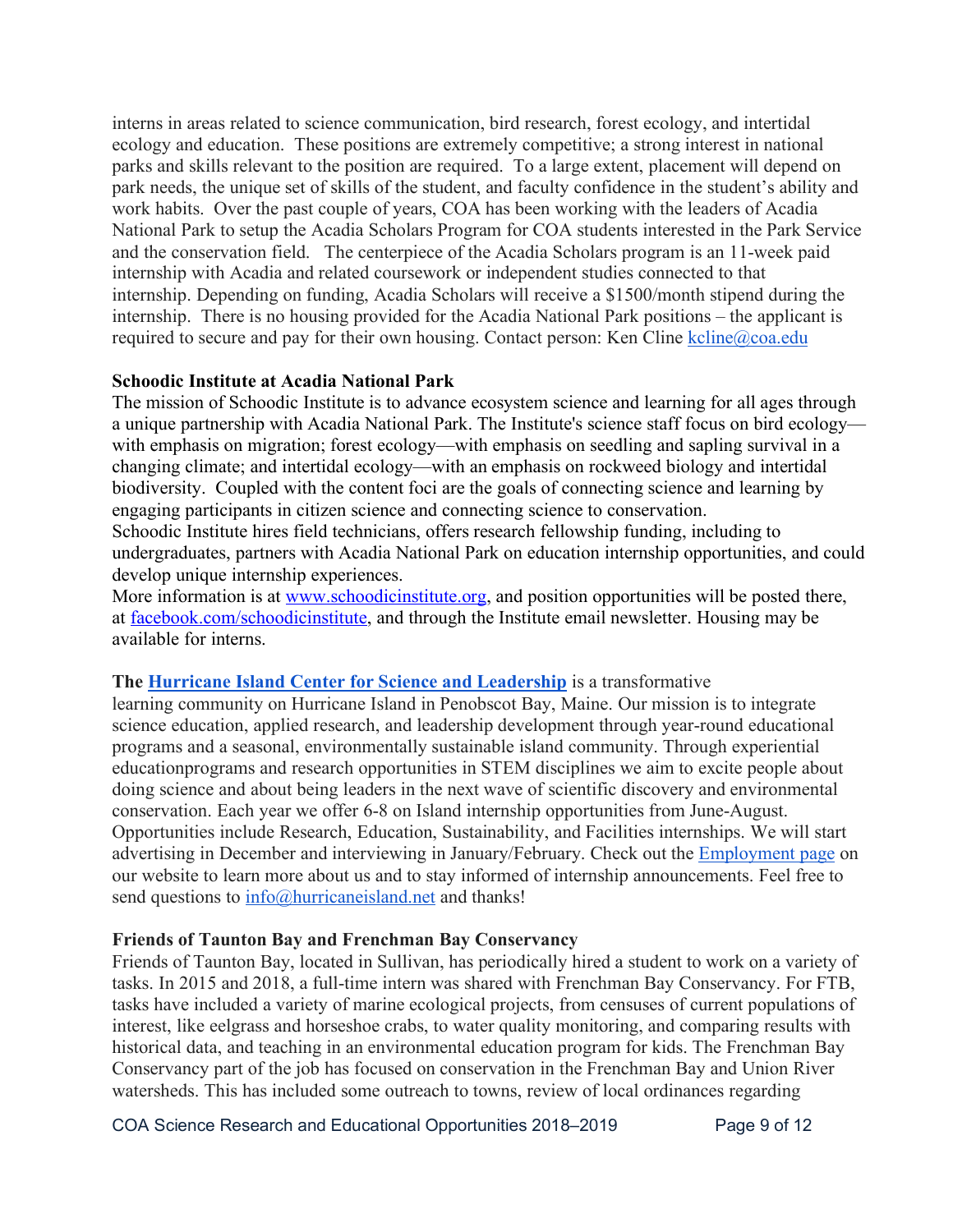shoreland zoning, visiting and monitoring FBC preserves, and other land-use planning. At this printing, we do not know if there will be an intern for 2020, but if interested, please contact: Ken Cline kcline@coa.edu or Chris Petersen cpetersen@coa.edu

# **More general college funds:**

Some students have grandfathered Presidential Scholarships that they can use for funding research opportunities. All other students have \$1800 or some lower amount available at some point for opportunities, including internships they might find that require extensive travel. More information can be found on the Student expeditionary fund website: www.coa.edu/sef/

# **Maine Space Grant Consortium Student research grants:**

Maine Space Grant Consortium (MSGC), a NASA (National Aeronautics and Space Administration) agency, has given the College \$21,000 to use for awards for students who are conducting research in science, technology, engineering, and mathematics (STEM). MSGC's grant to COA and is a testament to the excellent work that past students have done. This year we will be awarding funds in two rounds: one at the end of fall term and one during winter term.

The scope of MSGC awards is quite broad, and can include research or creative work in the arts, humanities, and social sciences that contains a STEM element. If you have any questions about whether or not your proposed project fits within MSGC's guidelines, please let me know. While the project needs to have a STEM component, it need not be focused on aerospace.

By NASA policy, only US citizens are eligible for these funds; permanent US residents are not eligible. Students must be in good academic standing and have a GPA (or equivalent narratives) of 3.0 or higher.

There are two categories of awards:

**LARGE AWARDS**. We anticipate giving multiple awards of between \$2000 and \$3000 each. These will be to provide a stipend or other support to a student engaging in a significant research experience under the guidance of a COA faculty member. Typically, this will involve full-time work over the course of several months, usually in the summer. Large awards require a fairly detailed and careful proposal.

**SMALL AWARDS**. We also anticipate awarding several smaller awards of approximately \$500 each. The funds can directly support research expenses or can be used as a stipend for the student. These projects are smaller in scale and may be more exploratory than the larger projects. A project funded by a smaller award is comparable in scope to an independent study. In contrast, a larger project is likely equivalent to an internship, residency, or final project.

If you wish to apply for these funds please submit an application to Dave Feldman by **Monday, November 11, 2019**. This will be the first of two calls for proposals. We will review another round of proposals in mid January. We expect to award about half of our funds this fall and the remainder of the funds by mid-February.

Proposals will be reviewed by Dave Feldman, Sarah Hall, and Steve Ressel. Awards will primarily be determined based on the quality of the project and the strength of the student's academic record. Secondarily, we will also try to distribute the funds to students working in a number of different areas to encourage student-faculty research across the curriculum. Your application must include the following:

1. A current CV.

2. A proposal, described below

COA Science Research and Educational Opportunities 2018–2019 Page 10 of 12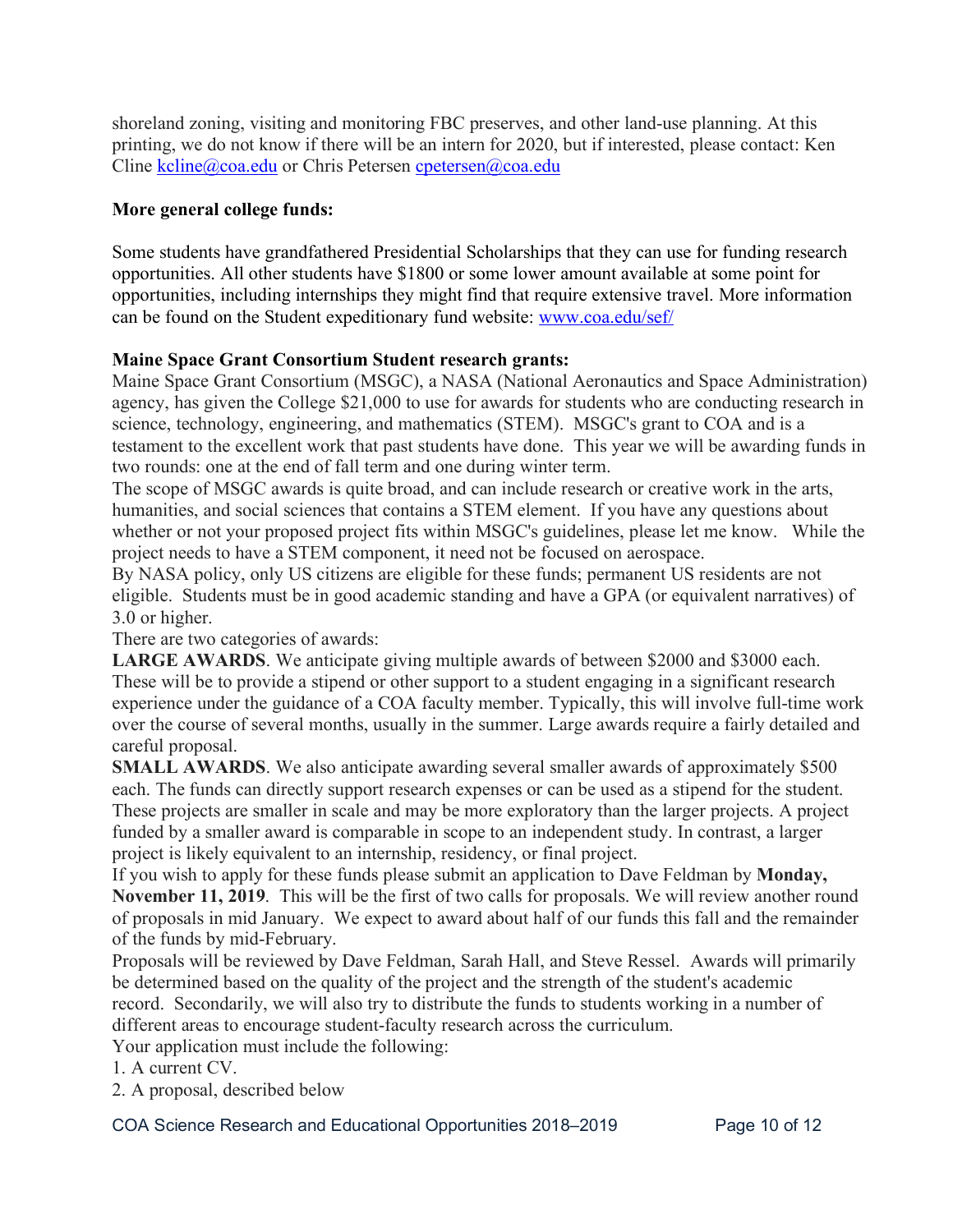3. A brief recommendation from the faculty supervisor.

Please submit all materials electronically as a pdf.

The proposal narrative should include the following elements:

A. A title for your proposal

B. Background, including previous work with references, if appropriate.

C. A brief discussion of past work (either coursework or research) that you have done that prepares you to carry out your project.

D. A statement of the goals of the research project and a reasonably detailed methodological discussion of the planned research, including a rough timeline.

E. Plan for disseminating the research, preferably via a presentation at a regional (or national) research meeting and/or a publication or technical report.

F. A discussion of the potential impact of work, both in terms of advancing knowledge in a particular area and in terms of the professional impact the research experience may have on the participants.

G. A listing of other support you or your collaborators have received for this project. Include support which is anticipated or pending.

Note: You do not need to include a budget with your proposal. In almost all cases, students receive the award from MSGC as a stipend that they use for living expenses or to help with

tuition. However, if there are any significant additional expenses associated with your project toward which you'd like to use your MSGC funds, please mention this in your proposal.

Proposals for large awards should be three to six pages double-spaced. Proposals for short awards should be approximately two pages. You should develop your proposal in dialog with the faculty member who will oversee your research.

If you have any questions about the MSGC awards, please don't hesitate to contact Dave Feldman dfeldman@coa.edu.

**These are a set of additional links for undergraduates that we have been given from the Institute for Broadening Participation (IBP). The note and the links are below.** IBP's mission is to increase diversity in the Science, Technology, Engineering and Mathematics (STEM) workforce. We design and implement strategies to increase access to STEM education, funding, and careers, with special emphasis on reaching underserved communities and diverse underrepresented groups. www.PathwaysToScience.org makes it easy for faculty and administrators to access resources that can assist them in their efforts to reduce barriers to participation, create environments rich in the positive factors that support student success on the STEM pathway, and conduct outreach to underserved communities and underrepresented groups by implementing recruitment and retention strategies that broaden participation and increase diversity.

# **Paid Summer 2020 Undergraduate Research Placements:**

Over 800 programs – REU, NASA and other paid summer research opportunities for undergrads https://www.pathwaystoscience.org/undergrads.aspx

COA Science Research and Educational Opportunities 2018–2019 Page 11 of 12